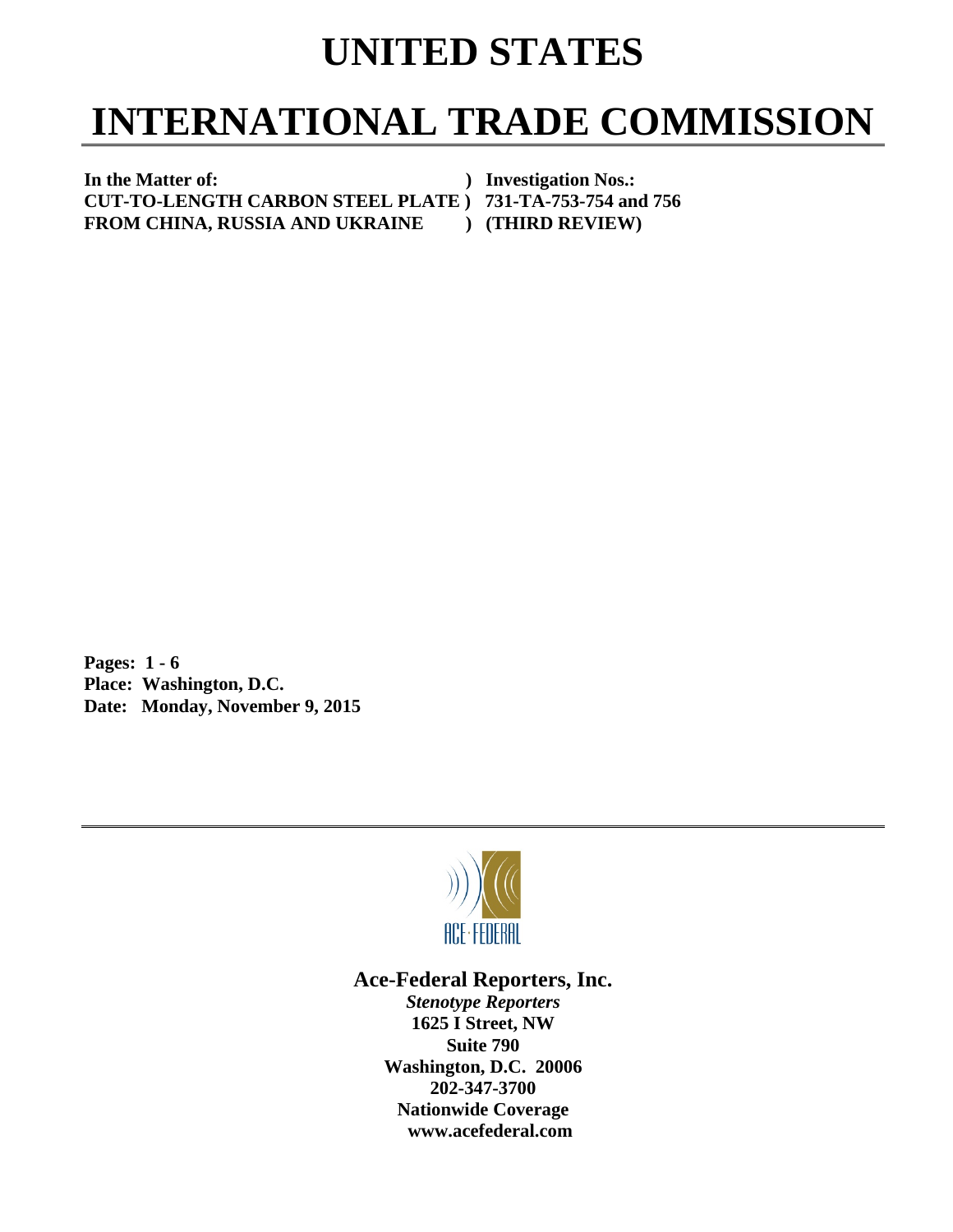1 THE UNITED STATES INTERNATIONAL TRADE COMMISSION 2 3 In the Matter of: ) Investigation Nos.: 4 ) 731-TA-753, 754 and 756 5 CUT-TO-LENGTH ) (THIRD REVIEW) 6 CARBON STEEL PLATE FROM ) 7 CHINA, RUSSIA AND UKRAINE ) 8 Monday, November 9, 2015 9 Main Hearing Room (Room 101) 10 U.S. International 11 Trade Commission 12 500 E Street, S.W. 13 Washington, D.C. 14 The meeting, commenced, pursuant to notice, at 15 11:00 a.m., before the Commissioners of the United States 16 International Trade Commission, the Honorable Meredith M. 17 Broadbent, presiding. 18 19 20 21 22 23 24 25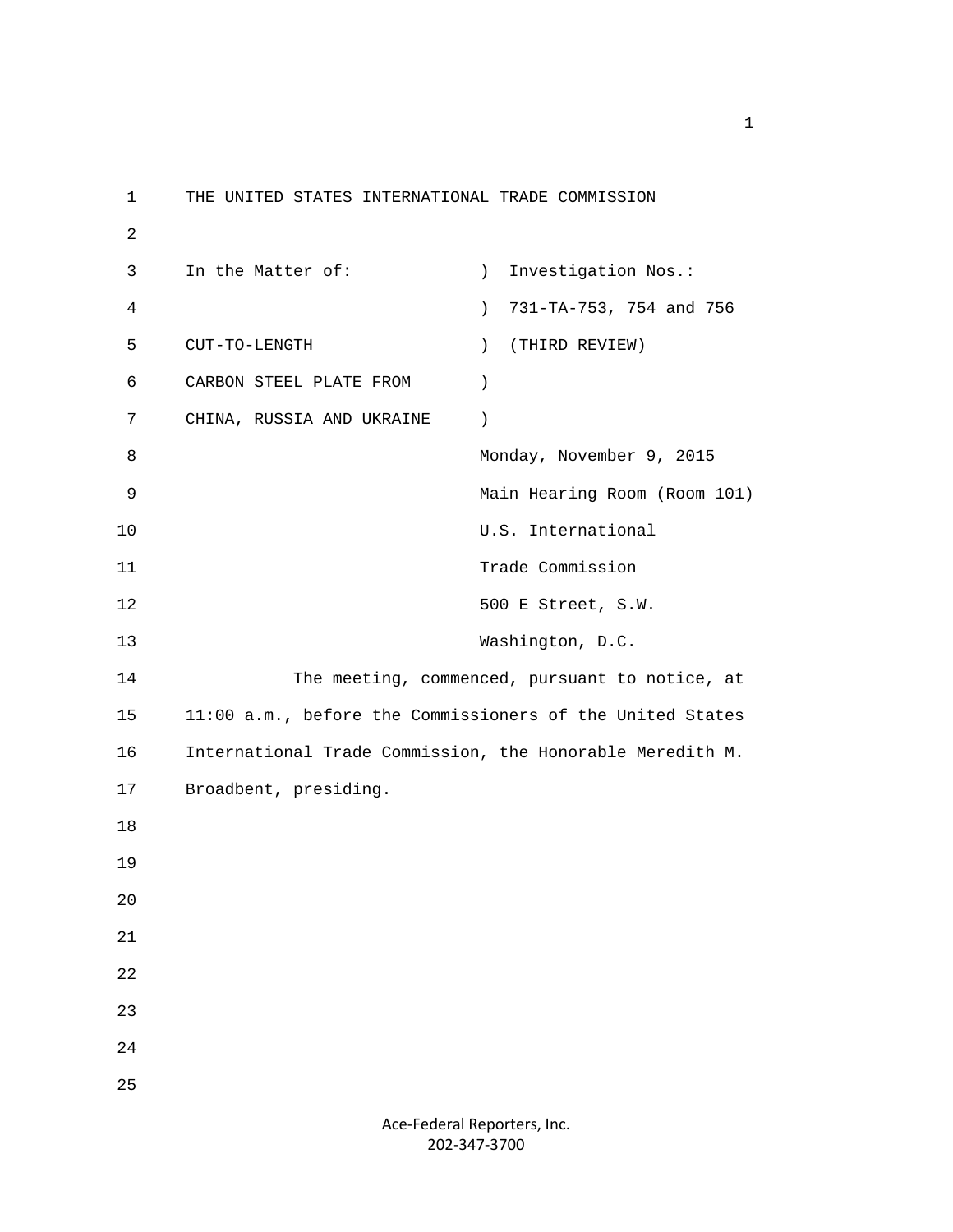#### 1 APPEARANCES:

| 2      | On behalf of the International Trade Commission: |
|--------|--------------------------------------------------|
| 3      | Commissioners:                                   |
| 4      | MEREDITH M. BROADBENT, CHAIRMAN                  |
| 5      | DEAN A. PINKERT, VICE CHAIRMAN                   |
| 6      | IRVING A. WILLIAMSON, COMMISSIONER               |
| 7      | DAVID S. JOHANSON, COMMISSIONER                  |
| 8      | F. SCOTT KIEFF, COMMISSIONER                     |
| 9      | RHONDA K. SCHMIDTLEIN, COMMISSIONER              |
| 10     |                                                  |
| 11     | Staff:                                           |
| 12     | MICHAEL HABERSTROH, INVESTIGATOR                 |
| 13     | KAREN TAYLOR, INTERNATIONAL TRADE ANALYST        |
| 14     | JENNIFER PUBLIESE, INTERNATIONAL TRADE ANALYST   |
| 15     | JENNIFER BRINCKHAUS, ACCOUNT-AUDITOR             |
| 16     | JOHN HENDERSON, ATTORNEY-ADVISOR                 |
| 17     | DOUGLAS CORKRAN-SUPERVISORY INVESTIGATOR         |
| 18     |                                                  |
| 19     | WILLIAM R. BISHOP, SUPERVISORY HEARINGS AND      |
| 20     | INFORMATION OFFICER                              |
| $21\,$ |                                                  |
| 22     |                                                  |
| 23     |                                                  |
| 24     |                                                  |
| 25     |                                                  |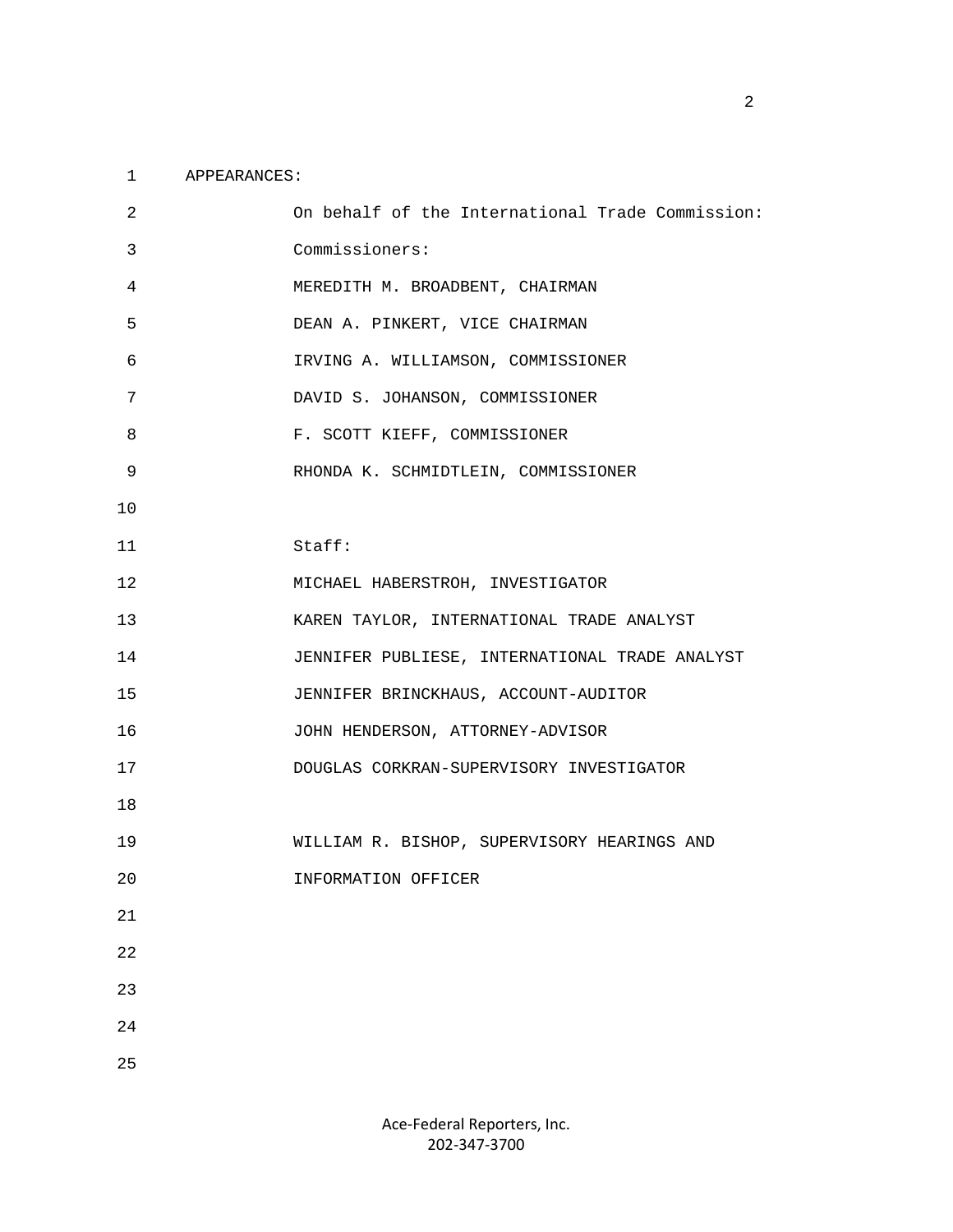1 P R O C E E D I N G S 2 (11:01 a.m.) 3 CHAIRMAN BROADBENT: Good morning. This meeting 4 of the U.S. International Trade Commission will now come to 5 order. 6 I understand that there are no agendas for future 7 meetings, minutes, ratifications lists or outstanding action 8 jackets to consider. 9 Next we turn to the vote on Investigation Nos. 10 731-753, 754 and 765, Third Review Cut-to-Length Carbon 11 Steel Plate from China, Russia and Ukraine. 12 Welcome to Mr. Corkran and to the staff who 13 participated in these investigations. 14 Are there any questions for the staff? 15 (No response.) 16 CHAIRMAN BROADBENT: Are there any additions or 17 corrections to the staff report? 18 MR. CORKRAN: Douglas Corkran, Office of 19 Investigations. Thank you, Chairman Broadbent. Staff 20 proposes that the staff report in these reviews be revised 21 in accordance with memorandum INVNN083 of November 4, 2015. 22 Staff has no further revisions. 23 CHAIRMAN BROADBENT: Are there any objections to 24 approval of the staff report as revised? 25 (No response.)

> Ace‐Federal Reporters, Inc. 202‐347‐3700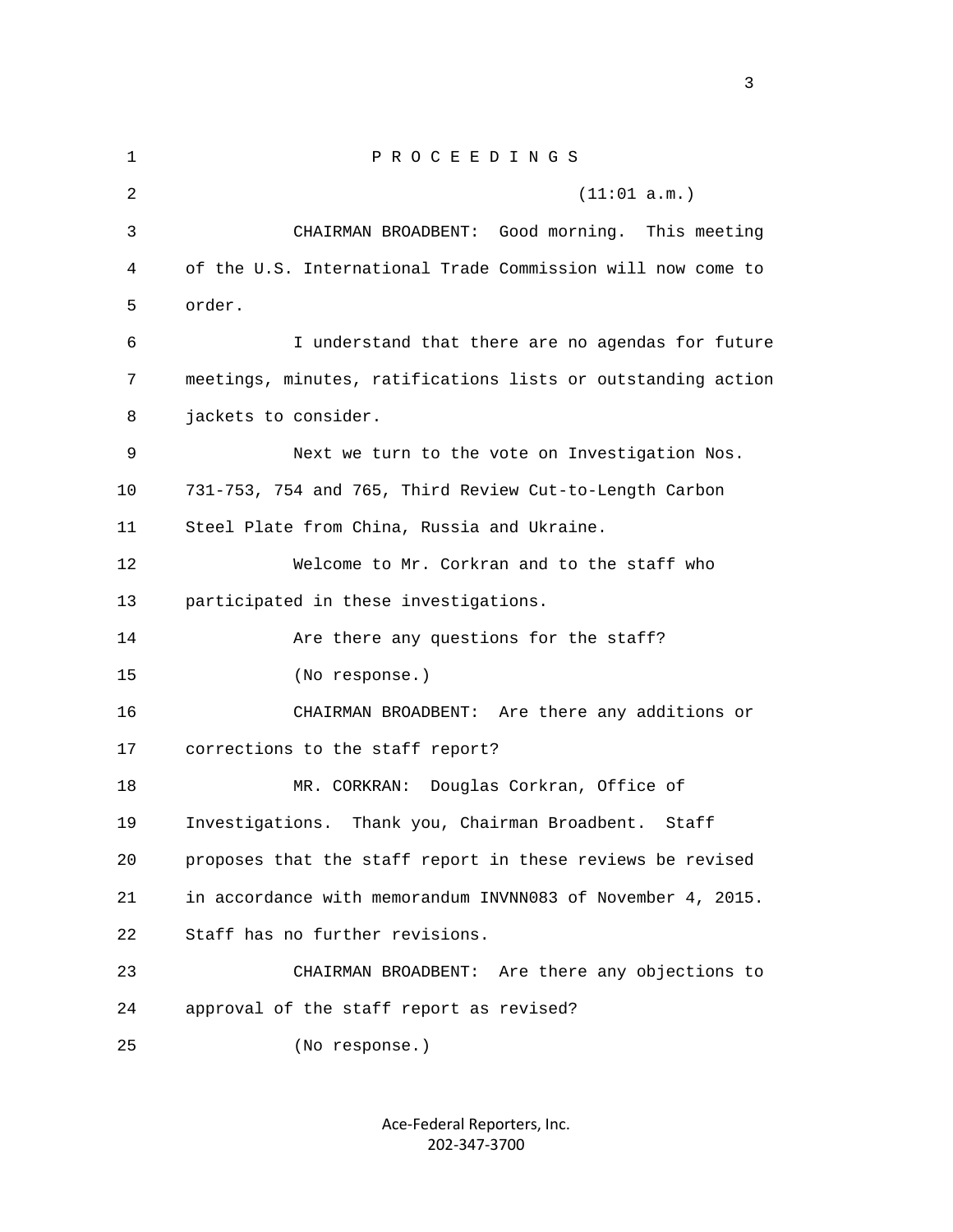1 CHAIRMAN BROADBENT: Hearing none it is approved. 2 Mr. Secretary, will you please call the roll? 3 MR. BISHOP: Commissioner Pinkert? 4 VICE CHAIRMAN PINKERT: I vote in the 5 affirmative. 6 MR. BISHOP: Commissioner Williamson? 7 COMMISSIONER WILLIAMSON: I vote in the 8 affirmative. 9 MR. BISHOP: Commissioner Schmidtlein? 10 COMMISSIONER SCHMIDTLEIN: I vote in the 11 affirmative. 12 MR. BISHOP: Commissioner Kieff? 13 COMMISSIONER KIEFF: I vote in the affirmative 14 with respect to China and Russia and in the negative with 15 respect to the Ukraine. 16 MR. BISHOP: Commissioner Broadbent? 17 COMMISSIONER BROADBENT: I vote in the 18 affirmative with respect with China and Russia and in the 19 negative with respect to the Ukraine. 20 MR. BISHOP: Commissioner Johanson? 21 COMMISSIONER JOHANSON: I vote in the 22 affirmative. 23 MR. BISHOP: Madam Chairman, the Commission has 24 reached affirmative determinations. 25 CHAIRMAN BROADBENT: Thank you, Mr. Secretary.

> Ace‐Federal Reporters, Inc. 202‐347‐3700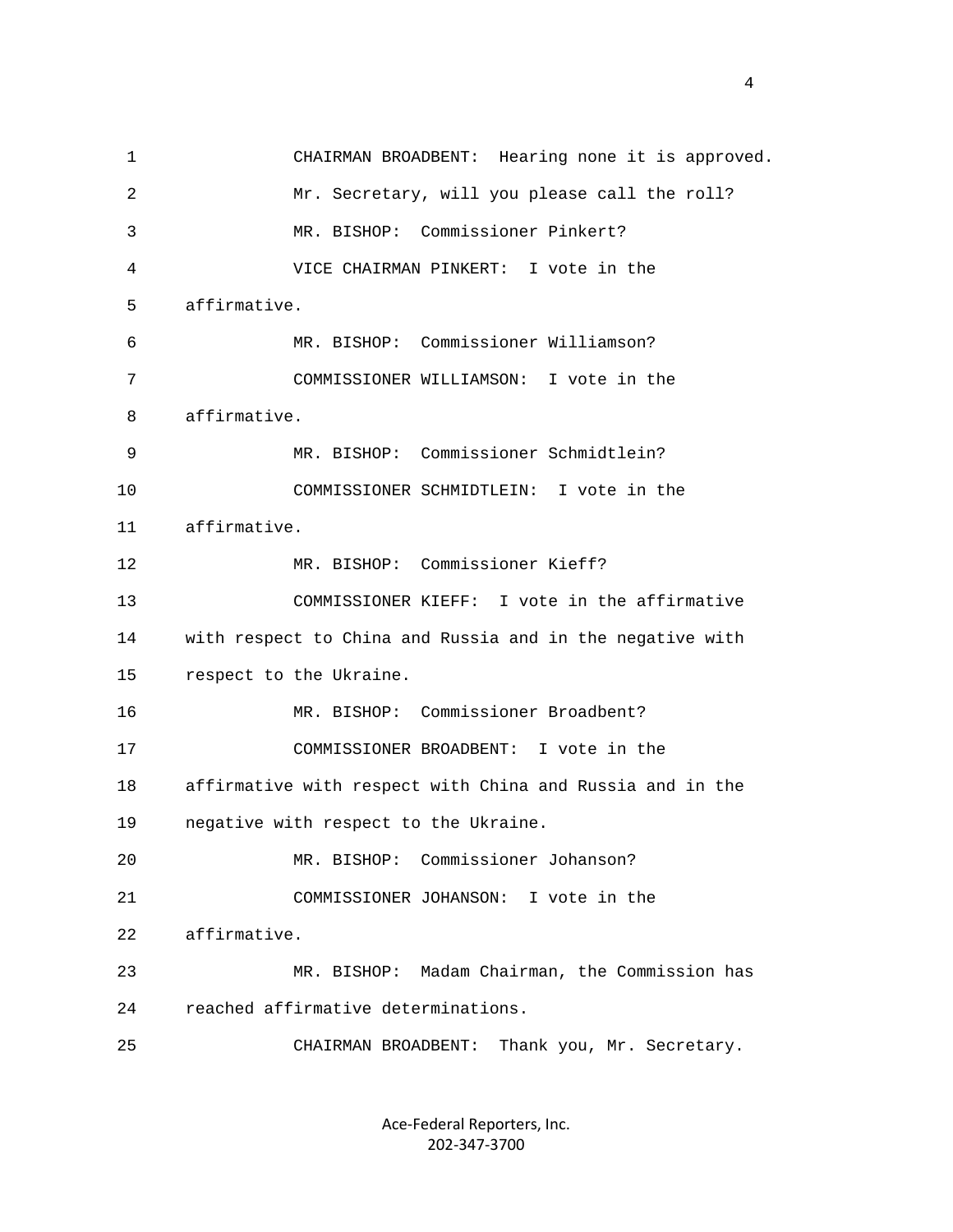| $\mathbf{1}$   | Further information regarding these                          |
|----------------|--------------------------------------------------------------|
| 2              | determinations will be in the press release. View of the     |
| 3              | Commission currently are scheduled to be completed and filed |
| $\overline{4}$ | on December 2nd, 2015.                                       |
| 5              | Thank you to all the staff who participated in               |
| 6              | these investigations.                                        |
| 7              | Seeing that there is no other business before the            |
| 8              | Commission, this meeting is adjourned.                       |
| 9              | (Whereupon, at 11:02 a.m., the meeting was                   |
| 10             | adjourned.)                                                  |
| 11             |                                                              |
| 12             |                                                              |
| 13             |                                                              |
| 14             |                                                              |
| 15             |                                                              |
| 16             |                                                              |
| 17             |                                                              |
| 18             |                                                              |
| 19             |                                                              |
| $20$           |                                                              |
| 21             |                                                              |
| 22             |                                                              |
| 23             |                                                              |
| 24             |                                                              |
| 25             |                                                              |